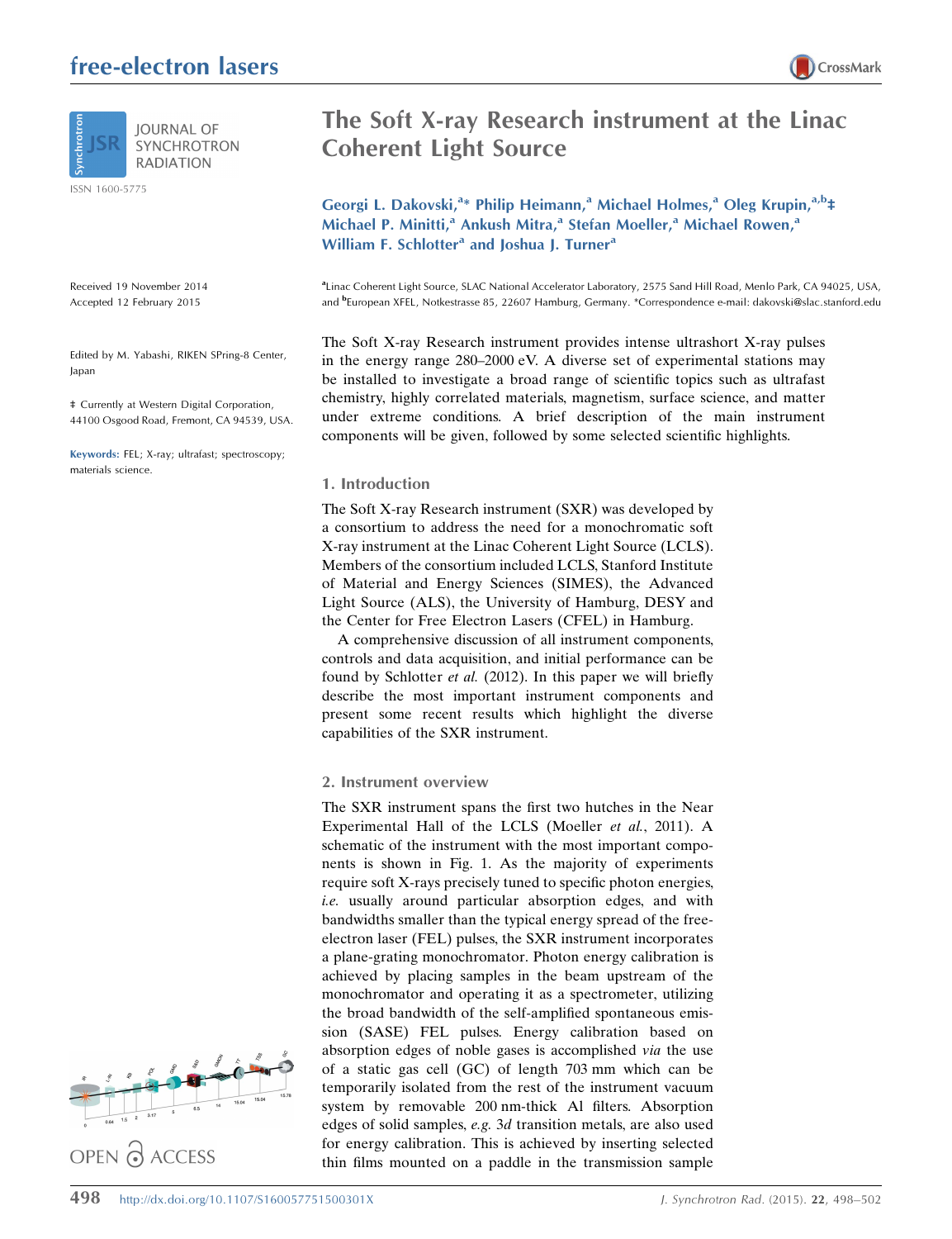

Figure 1

Overview of the SXR instrument layout. Distances are indicated in meters from the interaction region (IR). (GC) gas cell, (TSS) transmission sample system, (TT) timetool, (GMON) grating monochromator, (S&D) slits and diagnostics, (GMD) gas monitor detector, (POL) polarizer, (KB) Kirkpatrick– Baez mirrors, (L-IN) laser in-coupling. The sample at the SXR instrument is located approximately 176 m downstream of the undulators.

system (TSS). New thin film samples relevant for a given experiment can be loaded and ready for use in 24 h. The TSS also contains thin membranes of  $Si<sub>3</sub>N<sub>4</sub>$  where X-ray and optical beams can intersect in space and time to provide precise shot-to-shot determination of the arrival time of the FEL pulse relative to the optical pulse (Beye et al., 2012). This optical to X-ray cross-correlation system is sensitive to the changes in reflectivity induced by the X-rays (Krupin et al., 2012), allowing one to correct for the inherent FEL jitter to less than 50 femtoseconds (fs) for nominal FEL and optical pulse durations of 70 and 50 fs, respectively (Beye et al., 2012). This leads to an overall time resolution approaching the limit imposed only by the duration of the optical and FEL pulses. Finally, an alignment HeNe laser can be in-coupled at this location. With the monochromator operating in a nondispersive mode, this laser propagates through all instrumental components, simulating the path of the X-ray beam; this has become a useful tool for accurate positioning of entire experimental stations and samples.

The SXR monochromator consists of two optical elements: a spherical mirror and two interchangeable plane varied-linespace gratings, ruled on the same substrate. Both optics are made from single-crystal Si, covered with  $B_4C$  (Soufli et al., 2012), and are placed at an angle of 14 mrad with respect to the incoming beam. As an instrument designed to provide high transmission, medium resolution and minimal pulse broadening of the ultrashort FEL pulses, gratings with groove density of 100 and 200 lines  $mm^{-1}$  were chosen. Calibration with neon indicates a resolving power of 2000 and 3500 for the two gratings (Heimann et al., 2011), with efficiency better than 10% in first diffraction order across the entire energy range. The monochromator is designed to work without an entrance slit to avoid possible damage. The photon energy bandwidth is dispersed and focused in the vertical direction at the exit slit, where the two opposing blades can close to less than  $10 \mu m$ . With the exit slits open the instrument can operate as a spectrometer by placing a YAG crystal perpendicularly to the beam 185 mm after the slits. The image is captured by a highframe-rate optical camera, synchronized to the X-ray pulses, allowing the recording of single-shot spectra at full repetition rate of the FEL.

The inherent fluctuations both in the intensity and photon wavelength of the FEL pulses require precise non-invasive measurement of the photon flux to enable signal normalization. Immediately after the exit slit, both types of fluctuations are converted to intensity variations when the monochromator is operated in dispersive mode and a well defined wavelength is selected. At this location a gas monitor detector (GMD) is installed (Tiedtke et al., 2014), where ionization of noble gas at a known pressure provides an absolute determination of the photon flux on a shot-by-shot basis. This instrument is described in more detail by Moeller et al. (2015).

Currently the FEL pulses at LCLS are linearly polarized in the horizontal direction; however, many experiments investigating magnetism require circularly polarized light. To modify the incident X-ray polarization, thin ferromagnetic films can be inserted into the beam and exposed to a magnetic field of 0.1 T. Angular adjustment of both the films and the magnet allows the optimization of the degree of circular polarization via the X-ray magnetic circular dichroism effect, well pronounced at specific resonant energies. Typical transmission through the polarizer is about 4% and the degree of circular polarization is 0.3 (Pfau et al., 2010).

Focusing at the SXR instrument is accomplished with a pair of bendable Kirkpatrick–Baez mirrors. The smallest horizontal and vertical focal spot is about  $2 \mu m \times 2 \mu m$ , achieved at the same nominal focal plane, located 2 m and 1.5 m downstream of the two mirrors, respectively. The option to actively bend the curvature of the mirrors allows the beam size to be changed at the sample location; this has proven particularly useful when, for example, the highest possible overall intensity is necessary (Chalupsky et al., 2011), or when a line focus is desired, as in the case of X-ray interaction with a liquid jet.

The last permanently installed instrument component is the laser in-coupling system. It consists of a set of exchangeable two-inch mirrors with holes drilled through them to allow for coaxial transmission of the X-ray beam through each mirror. This optical element is located 65 cm away from the nominal sample location, thus ensuring almost co-linear propagation of the optical and X-ray beams. Core laser systems at the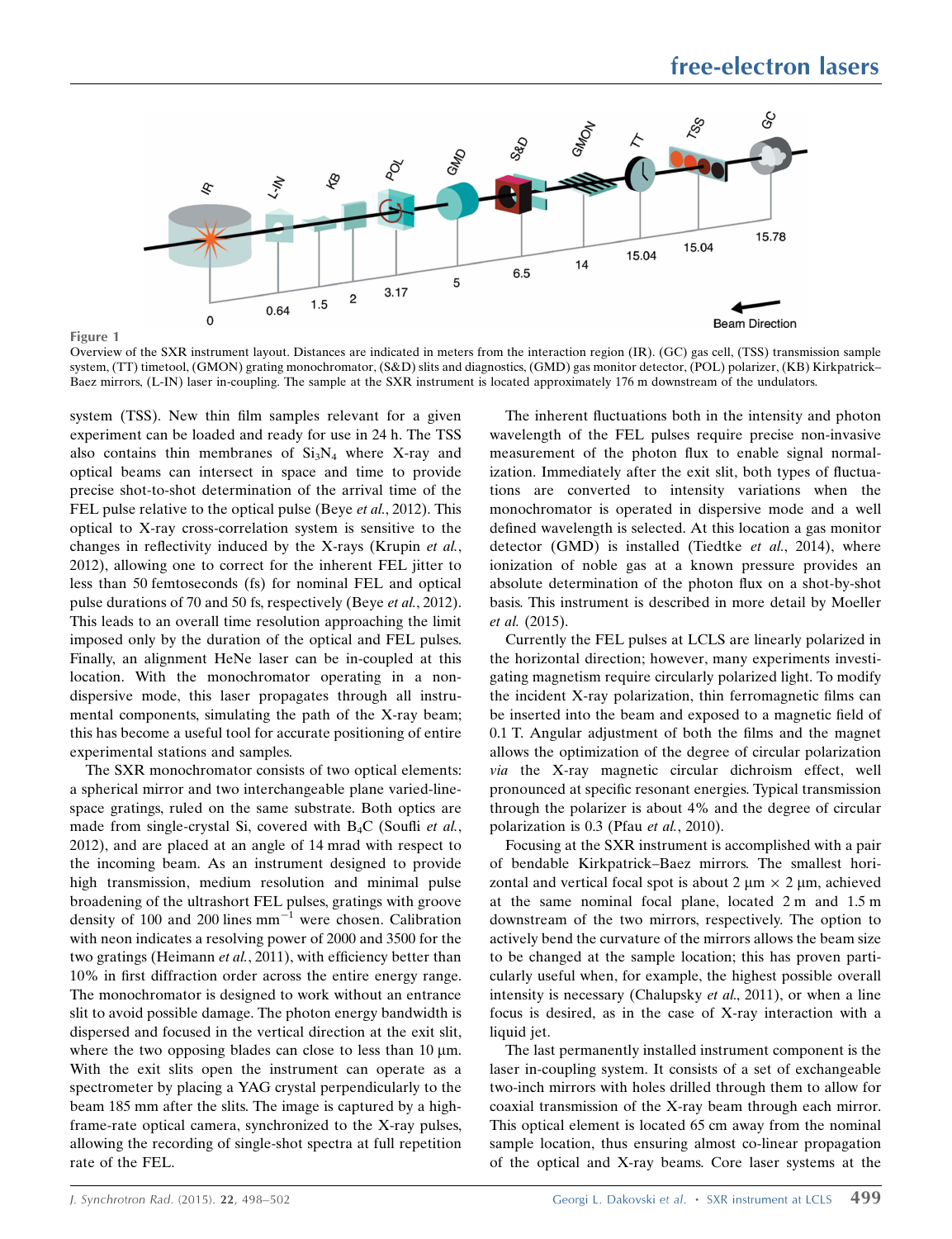## free-electron lasers

Table 1

X-ray parameters and capabilities of the SXR instrument.

| Instrument name                                  | <b>SXR</b>                                                         |
|--------------------------------------------------|--------------------------------------------------------------------|
| Mirrors, incidence angle                         | $3 \times B_4C$ on Si, 14 mrad                                     |
| Monochromaticity $(\Delta E/E)^{\dagger}$        | $1 \times 10^{-3}$ (SASE), $2 \times 10^{-4}$ (self-seeding)       |
| Energy range $(eV)$                              | 280-2000                                                           |
| Unfocused beam size $(\mu m)$                    | 2700 at 700 eV                                                     |
| Focused beam size $(\mu m)$                      | 2                                                                  |
| Focusing optics                                  | Bendable KB $(B_4C \text{ on } Si)$                                |
| Flux (photons pulse <sup><math>-1</math></sup> ) | Up to $10^{13}$ ‡                                                  |
| Pulse length (fs)                                | $5 - 200$                                                          |
| Repetition rate (Hz)                             | 120, 60, 30, 10, 5, 1, on demand                                   |
| Optical laser pulse energy (mJ)                  | $20(800 \text{ nm})$ , $4-5(400 \text{ nm})$ , $1(266 \text{ nm})$ |
| Optical laser pulse width (fs)                   | $10 - 150$                                                         |
| Standard detectors                               | pnCCD, MCP, APD, PI-MTE, Andor                                     |

† Typical single-shot value. ‡ Excluding beamline and instrument transmission.

LCLS consist of an ultrashort-pulsed Ti:sapphire oscillator synchronized to the FEL, seeding a commercially available chirped pulse amplifier producing 4 mJ at 40 fs. An additional home-built four-pass amplifier can boost the pulse energy to over 30 mJ to most of the experimental hutches. Wavelength conversion inside the experimental hutches can cover a broad spectral range from 200 nm to 2 THz. A more in-depth description of the optical laser capabilities at LCLS can be found by Minitti et al. (2015). The most important instrument specifications are summarized in Table 1.

Looking to the near future, several important projects already underway will have a significant impact on the performance and capabilities of the SXR instrument. First, the development and implementation of soft X-ray self-seeding will result in more intense narrow-band radiation. The increased photon flux will immediately benefit experiments which rely on 'photon-hungry' techniques such as X-ray fluorescence spectroscopy. Second, following the commissioning of the DELTA undulator currently in progress, X-rays with variable polarization, both linear vertical, horizontal and circular, will be available, thus providing a boost to experiments studying, for example, magnetism. Finally, in colla-

boration with the University of Connecticut, LCLS is developing a compact portable X-ray emission spectrometer with medium resolving power of 2000 at 1 keV, that could be used on a variety of endstations at LCLS, providing valuable information about inelastically scattered X-rays.

## 3. Highlights

We present some highlights from the first few years of operation of the SXR instrument, demonstrating both the diverse set of techniques, environments and detectors that can be accommodated, and the broad range of scientific topics that can be investigated.

## 3.1. Pump–probe ultrafast chemistry

A fundamental problem in physical chemistry is to understand how bonds break and re-form during chemical reactions. Dell'Angela et al. (2013), for example, studied the dynamics of a thin surface layer of CO adsorbed on the surface of Ru(0001) after intense optical excitation using the complementary information provided by O K-edge absorption and emission spectroscopy, as depicted in Fig. 2. By tracing the temporal evolution of spectral features known to indicate the presence of specific chemical bonds, the researchers found out that heat generated in the Ru substrate causes the CO molecules to gain energy and ultimately desorb from the surface; however, complete breaking of the bonds is achieved only after a period of about 10 ps. In this time interval the system enters a precursor state where the molecules are weakly attached to the surface and have a finite probability of either remaining adsorbed or breaking the chemical bond and desorbing into the gas phase. This work, utilizing the surface science endstation (Katayama et al., 2013), demonstrates the unique capabilities of performing spectroscopy of surface adsorbates using FELs and is an important step towards better understanding of surface chemistry and catalysis.

#### 3.2. Strongly correlated materials

Control of magnetization via the application of an electric field is another interesting topic, which has the potential to be exploited in the so-called multiferroic materials, where both electric and magnetic polarizations can coexist. In the next example, the speed of control of the magnetoelectric coupling is investigated by monitoring the dynamics of a magnetic diffraction peak arising from the periodic alignment of electron spins in Mn (Kubacka et al., 2014).

TbMn $O<sub>3</sub>$  is a prototypical multiferroic, which is paramagnetic at room temperature, forms a paraelectric sinusoidal spin density wave at 42 K, and transforms into a spin-cycloid phase below 27 K. Photoexcitation with an ultrafast THz



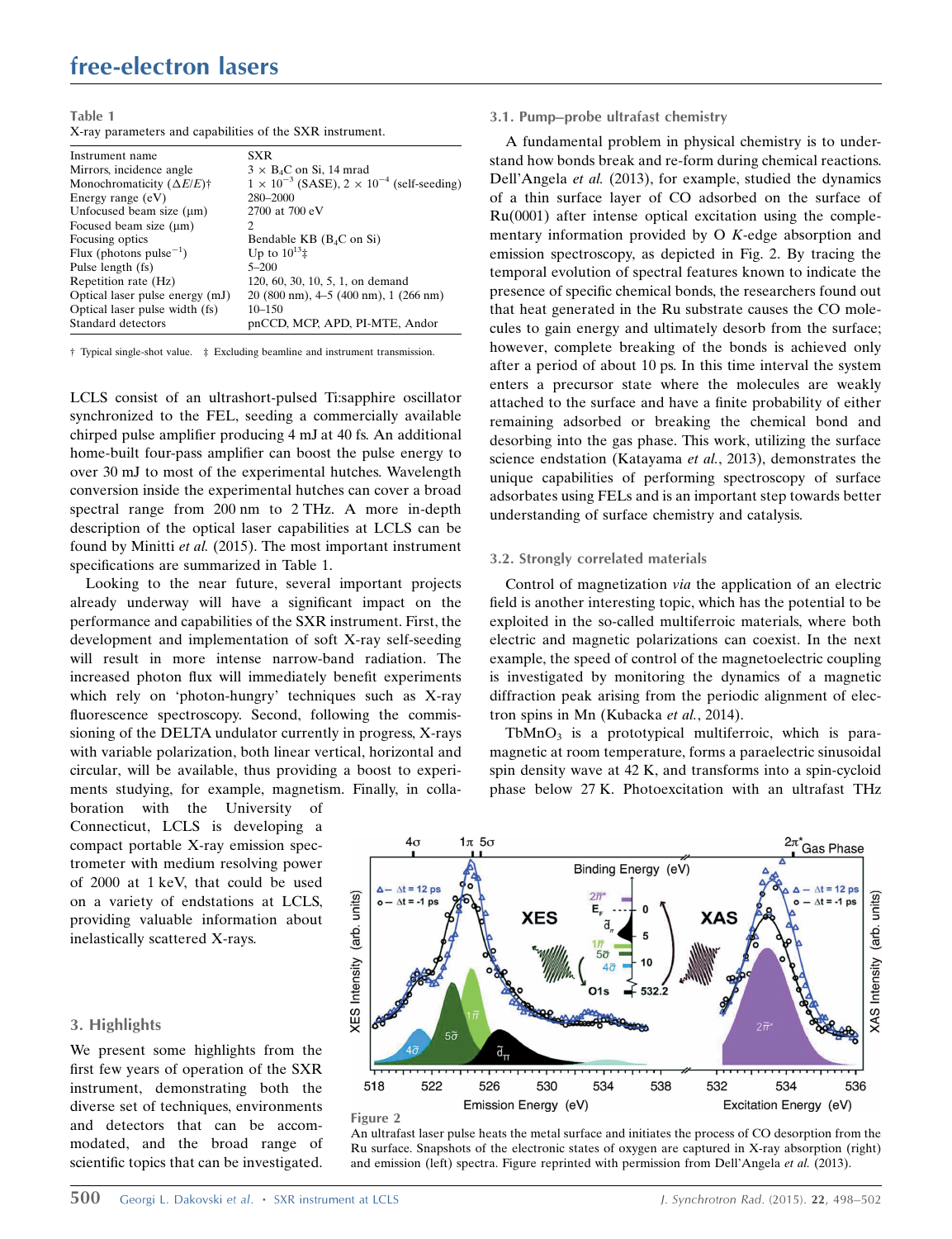

A THz pulse resonant with an electromagnon excites spin motion in the sample. An X-ray pulse resonant with the Mn  $L_2$ -edge measures the response as changes in the intensity of the  $(0 q 0)$  diffraction peak.  $(a)$ Peak intensity response of the driving electric field. (b) Peak intensity response with opposite sign of the driving field. (c) The response disappears when the sample is warmed up above the spin-cycloid phase. Figure reprinted with permission from Kubacka et al. (2014).

pulse, resonant with an electromagnon (electric dipole-active spin excitation) and which is present only in the spin-cycloid phase, revealed an oscillatory response of the magnetic peak, as shown in Fig. 3, with the same frequency as the driving field. This response can be attributed to the coherent rotation of the spin-cycloid plane by as much as  $4^\circ$ , and predicts that stronger THz pulses can rotate the magnetic polarization plane by as much as 90°. This work was carried out in the Resonant Soft X-ray Scattering endstation, which combines an in-vacuum diffractometer, cryogenic cooling capabilities and versatile configuration for laser in-coupling (Doering et al., 2011; Turner et al., 2015).

#### 3.3. Ultrafast magnetism

Another research field studied at SXR is ultrafast magnetism. Short bursts of X-rays in the soft X-ray regime can not only separate the different elements in a alloy but can also separate the response of different magnetic sub-lattices in a system. This allows investigation of how the temporal dynamics of individual nanoscale regions of a magnet behave, a question at the heart of research in magnetism, and in development for the magnetic recording industry. Graves



Figure 4

Maps of  $Gd_{24}Fe_{66,5}Co_{9,5}$  using scanning transmission electron microscopy with elemental sensitivity from energy-dispersive X-rays indicate the presence of nanoscale fluctuations in the iron and gadolinium concentrations. (a) Time evolution of the magnetization in the Gd-rich and Fe-rich regions compared with the sample average.  $(b)$  Time-resolved angular momentum flow into the Gd-rich regions. Figure reprinted with permission from Graves et al. (2013).

et al. (2013), for example, studied the ferrimagnetic system  $Gd_{24}Fe_{66,5}Co_{9,5}$  and found that the time-dependence of the magnetization of both Gd and Fe can be measured independently. This brings a new understanding of the net flow of the angular momentum (Fig. 4) from one type of magnetic region to another. During the first picosecond after the excitation, the angular momentum emerges from the nanodomains of the enriched 3d Fe spins and flows to the 4f Gd-enriched magnetic regions.

### 3.4. Diagnosis of solid-density plasma

High energy-density matter is defined as matter that contains energy densities in the range of  $10^{17}$  J cm<sup>-3</sup>. It has application to many areas, from the physics describing the center of large planets like Neptune, to fusion research. When densities reach this level, collisional effects play a critical role in determining the evolution of the charge state distribution of